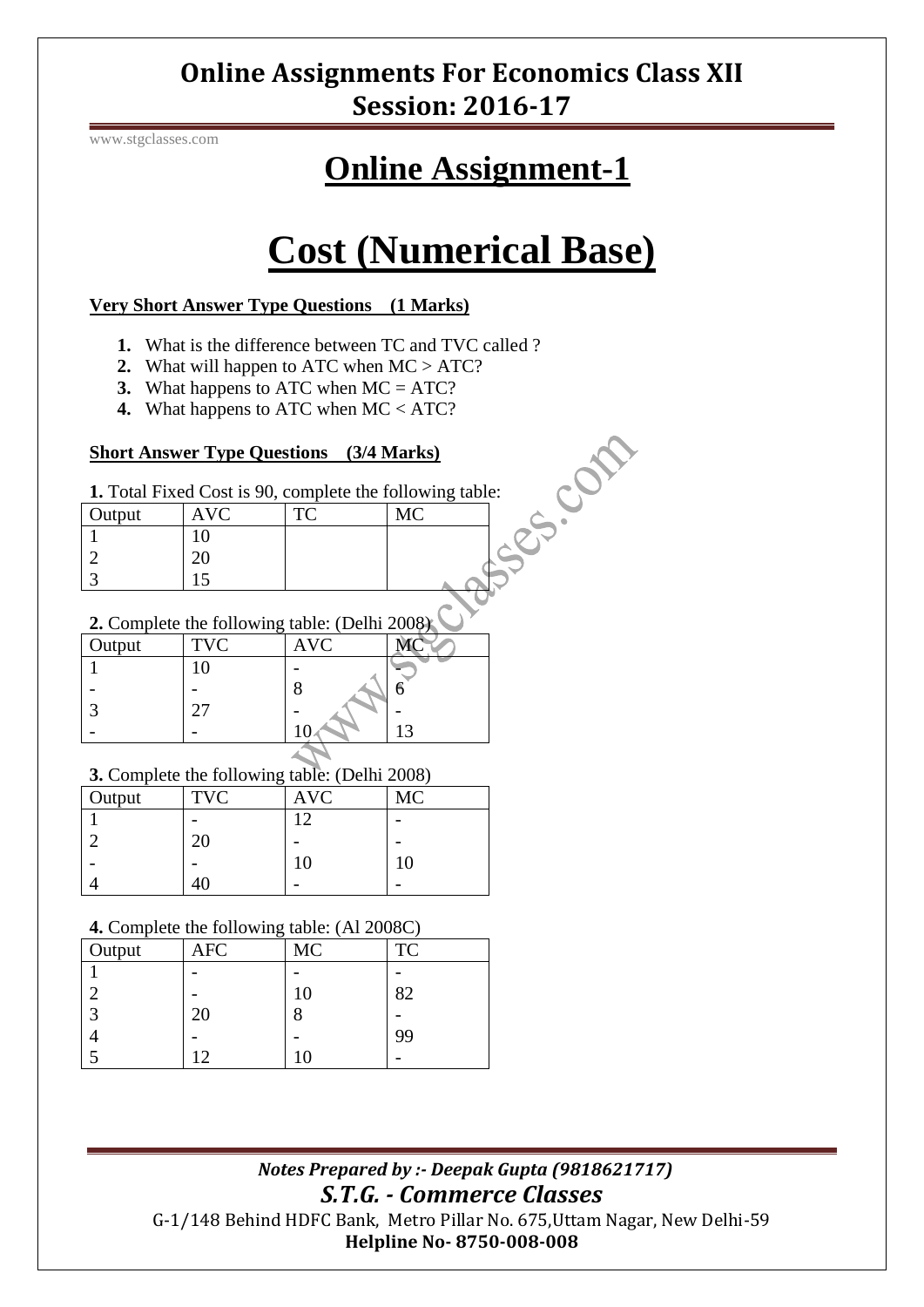## **Online Assignments For Economics Class XII Session: 2016-17**

| www.stgclasses.com |  |
|--------------------|--|
|--------------------|--|

| 5. Complete the following table: (Al 2008C) |     |           |     |
|---------------------------------------------|-----|-----------|-----|
| Output                                      | AFC | <b>MC</b> | TC  |
|                                             |     |           |     |
|                                             |     | 20        | 164 |
|                                             | 40  | 16        |     |
|                                             |     |           | 198 |
|                                             |     |           |     |

**6.** Complete the following table:

| <b>Dutput</b>                                    | <b>AFC</b><br>18 | <b>MC</b><br>60 | <b>TC</b><br>20<br>18 |  |  |
|--------------------------------------------------|------------------|-----------------|-----------------------|--|--|
|                                                  | 20               | 120             |                       |  |  |
|                                                  | 22               |                 |                       |  |  |
|                                                  |                  |                 |                       |  |  |
| <b>7.</b> Complete the following table: (A12009) |                  |                 |                       |  |  |
| )utput                                           | <b>TC</b>        | AVC             | <b>MC</b>             |  |  |

#### **7.** Complete the following table: (A12009)

|        | $\ldots$ complete the rollowing there. $(111200)$ |            |           |
|--------|---------------------------------------------------|------------|-----------|
| Output | TC                                                | <b>AVC</b> | <b>MC</b> |
|        |                                                   |            |           |
|        |                                                   | ∩″         |           |
|        |                                                   |            |           |
|        | 180                                               |            |           |
|        |                                                   |            |           |

**8.** Given below is the cost schedule of a firm. Its average fixed cost is 20 when it produces 3 units. Output (Units) 1 2

AVC 30 28 32

Calculate its marginal cost and average total cost at each given level of output.

**9.** Total fixed cost of a firm is 60. Given below is its average variable cost schedule. Calculate its marginal cost and average total cost at each level of output. Foreign 2010)

Output (Units)  $1 \t 2 \t 3$ Average variable cost 20 16 18

#### **10.** Complete the following table: (Delhi 2012 C)

| Output | TC              | ~<br><b>AVC</b> | MC |
|--------|-----------------|-----------------|----|
|        | 24              |                 |    |
|        | $\overline{14}$ |                 |    |
|        |                 | 15              | 15 |
|        |                 |                 |    |
|        | 88              |                 |    |

 *Notes Prepared by :- Deepak Gupta (9818621717) S.T.G. - Commerce Classes* G-1/148 Behind HDFC Bank, Metro Pillar No. 675,Uttam Nagar, New Delhi-59 **Helpline No- 8750-008-008**